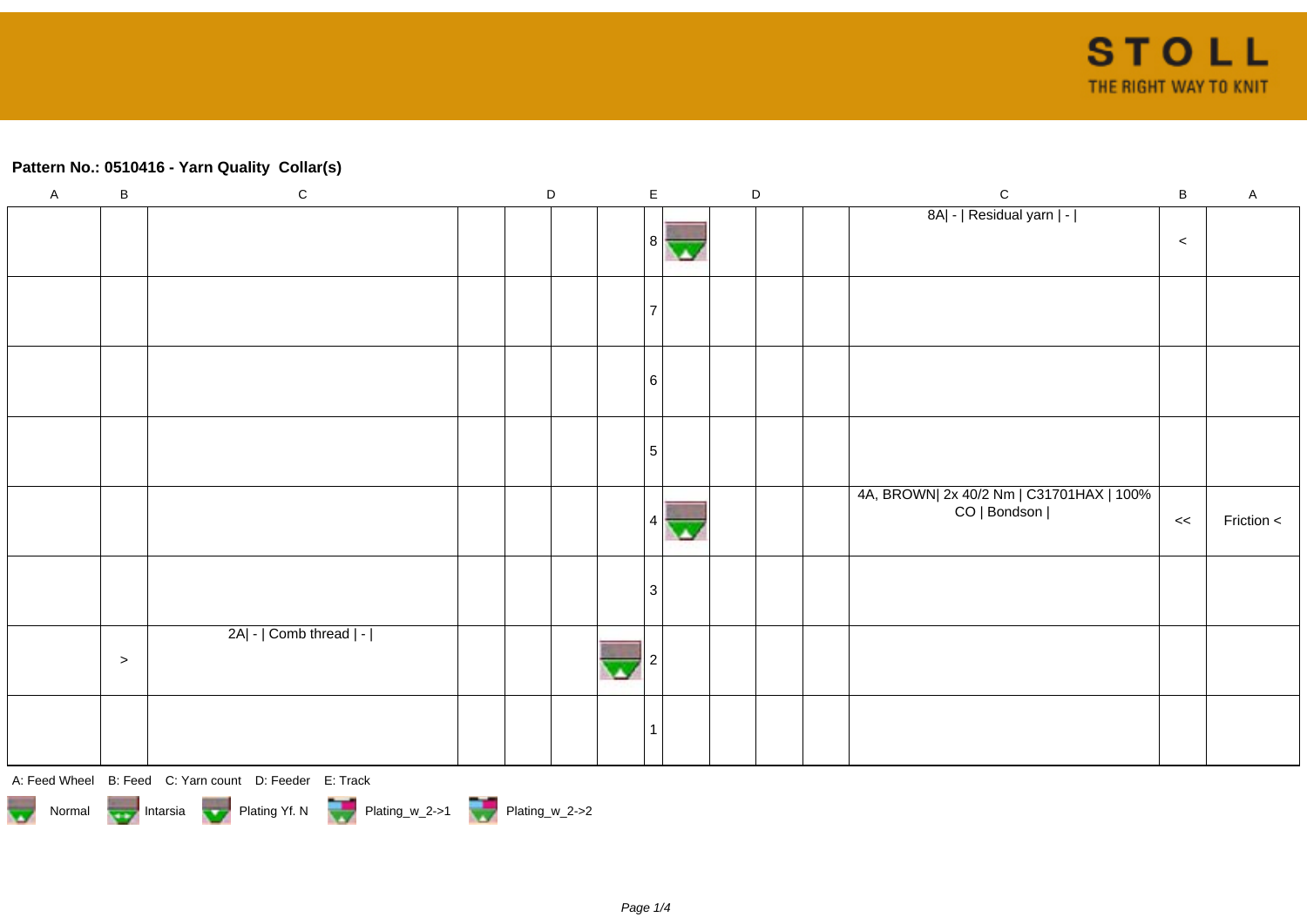## **Pattern No.: 0510416 - Yarn Quality Front(s)**

| $\boldsymbol{\mathsf{A}}$ | $\, {\bf B}$ | ${\bf C}$                                                     | D | $\mathsf E$ | D | ${\bf C}$                                                     | $\sf B$ | $\mathsf{A}$ |
|---------------------------|--------------|---------------------------------------------------------------|---|-------------|---|---------------------------------------------------------------|---------|--------------|
|                           |              |                                                               |   |             |   | 8A  -   Residual yarn   -                                     | $\prec$ |              |
| Friction >                | $\gt$        | 7A, SAND BROWN  2x 40/2 Nm   C31701HAX  <br>100% CO   Bondson |   |             |   |                                                               |         |              |
| Friction <                | <<           | 6A, BROWN  2x 40/2 Nm   C31701HAX   100%<br>CO   Bondson      |   |             |   |                                                               |         |              |
|                           |              |                                                               |   |             |   | 5A, SAND BROWN  2x 40/2 Nm   C31701HAX  <br>100% CO   Bondson | <<      | Friction <   |
|                           |              |                                                               |   |             |   | 4A, BROWN  2x 40/2 Nm   C31701HAX   100%<br>CO   Bondson      | <<      | Friction <   |
|                           |              |                                                               |   | 3           |   |                                                               |         |              |
|                           | $\geq$       | 2A  -   Comb thread   -                                       |   |             |   |                                                               |         |              |
|                           |              |                                                               |   |             |   |                                                               |         |              |

A: Feed Wheel B: Feed C: Yarn count D: Feeder E: Track

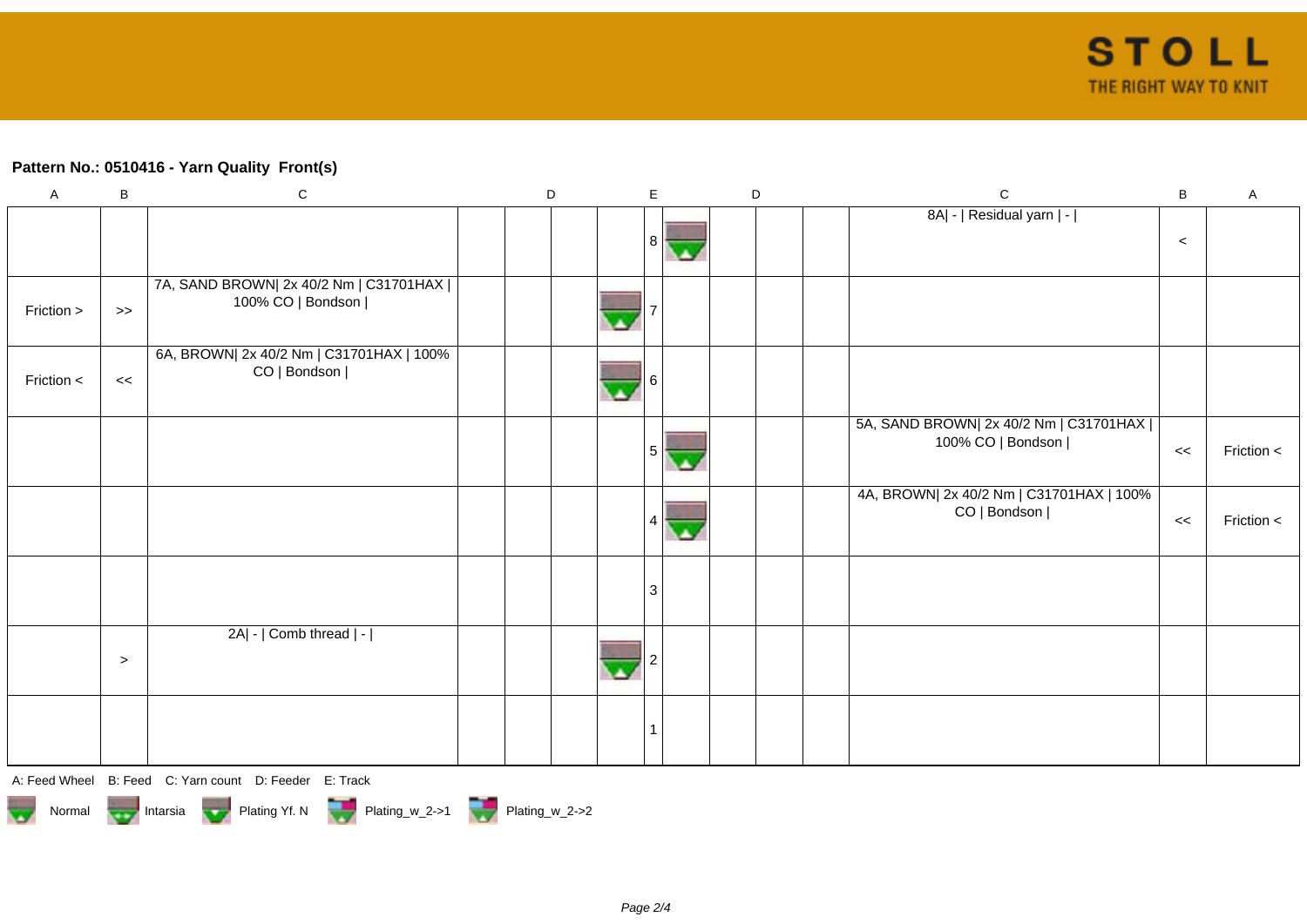## **Pattern No.: 0510416 - Yarn Quality Back(s)**

| $\mathsf A$ | $\, {\bf B}$ | ${\bf C}$                                                                                                                                                                                                                                                                                                                                                                                                               | $\mathsf D$ |  | $\mathsf E$ |            | $\mathsf D$ |  | ${\bf C}$                                |       | $\mathsf A$ |
|-------------|--------------|-------------------------------------------------------------------------------------------------------------------------------------------------------------------------------------------------------------------------------------------------------------------------------------------------------------------------------------------------------------------------------------------------------------------------|-------------|--|-------------|------------|-------------|--|------------------------------------------|-------|-------------|
|             |              |                                                                                                                                                                                                                                                                                                                                                                                                                         |             |  |             |            |             |  | 8A  -   Residual yarn   -                |       |             |
|             |              |                                                                                                                                                                                                                                                                                                                                                                                                                         |             |  |             | 8          |             |  |                                          | $\,<$ |             |
|             |              |                                                                                                                                                                                                                                                                                                                                                                                                                         |             |  |             |            |             |  |                                          |       |             |
|             |              |                                                                                                                                                                                                                                                                                                                                                                                                                         |             |  |             |            |             |  |                                          |       |             |
|             |              |                                                                                                                                                                                                                                                                                                                                                                                                                         |             |  |             |            |             |  |                                          |       |             |
|             |              | 6A, BROWN  2x 40/2 Nm   C31701HAX   100%                                                                                                                                                                                                                                                                                                                                                                                |             |  |             |            |             |  |                                          |       |             |
| Friction >  | $>>$         | CO   Bondson                                                                                                                                                                                                                                                                                                                                                                                                            |             |  |             |            |             |  |                                          |       |             |
|             |              |                                                                                                                                                                                                                                                                                                                                                                                                                         |             |  |             |            |             |  |                                          |       |             |
|             |              |                                                                                                                                                                                                                                                                                                                                                                                                                         |             |  |             |            |             |  |                                          |       |             |
|             |              |                                                                                                                                                                                                                                                                                                                                                                                                                         |             |  |             | $\sqrt{5}$ |             |  |                                          |       |             |
|             |              |                                                                                                                                                                                                                                                                                                                                                                                                                         |             |  |             |            |             |  | 4A, BROWN  2x 40/2 Nm   C31701HAX   100% |       |             |
|             |              |                                                                                                                                                                                                                                                                                                                                                                                                                         |             |  |             |            |             |  | CO   Bondson                             | <<    | Friction <  |
|             |              |                                                                                                                                                                                                                                                                                                                                                                                                                         |             |  |             |            |             |  |                                          |       |             |
|             |              |                                                                                                                                                                                                                                                                                                                                                                                                                         |             |  |             |            |             |  |                                          |       |             |
|             |              |                                                                                                                                                                                                                                                                                                                                                                                                                         |             |  |             | 3          |             |  |                                          |       |             |
|             |              | 2A  -   Comb thread   -                                                                                                                                                                                                                                                                                                                                                                                                 |             |  |             |            |             |  |                                          |       |             |
|             | $\,>$        |                                                                                                                                                                                                                                                                                                                                                                                                                         |             |  |             |            |             |  |                                          |       |             |
|             |              |                                                                                                                                                                                                                                                                                                                                                                                                                         |             |  |             |            |             |  |                                          |       |             |
|             |              |                                                                                                                                                                                                                                                                                                                                                                                                                         |             |  |             |            |             |  |                                          |       |             |
|             |              |                                                                                                                                                                                                                                                                                                                                                                                                                         |             |  |             |            |             |  |                                          |       |             |
|             |              | $\mathbf{A} = \mathbf{A} \mathbf{B} \mathbf{A} \mathbf{B} \mathbf{A} \mathbf{B} \mathbf{A} \mathbf{B} \mathbf{B} \mathbf{A} \mathbf{B} \mathbf{B} \mathbf{A} \mathbf{B} \mathbf{B} \mathbf{A} \mathbf{B} \mathbf{B} \mathbf{A} \mathbf{B} \mathbf{B} \mathbf{A} \mathbf{B} \mathbf{B} \mathbf{A} \mathbf{B} \mathbf{B} \mathbf{A} \mathbf{B} \mathbf{B} \mathbf{A} \mathbf{B} \mathbf{B} \mathbf{A} \mathbf{B} \mathbf$ |             |  |             |            |             |  |                                          |       |             |

A: Feed Wheel B: Feed C: Yarn count D: Feeder E: Track